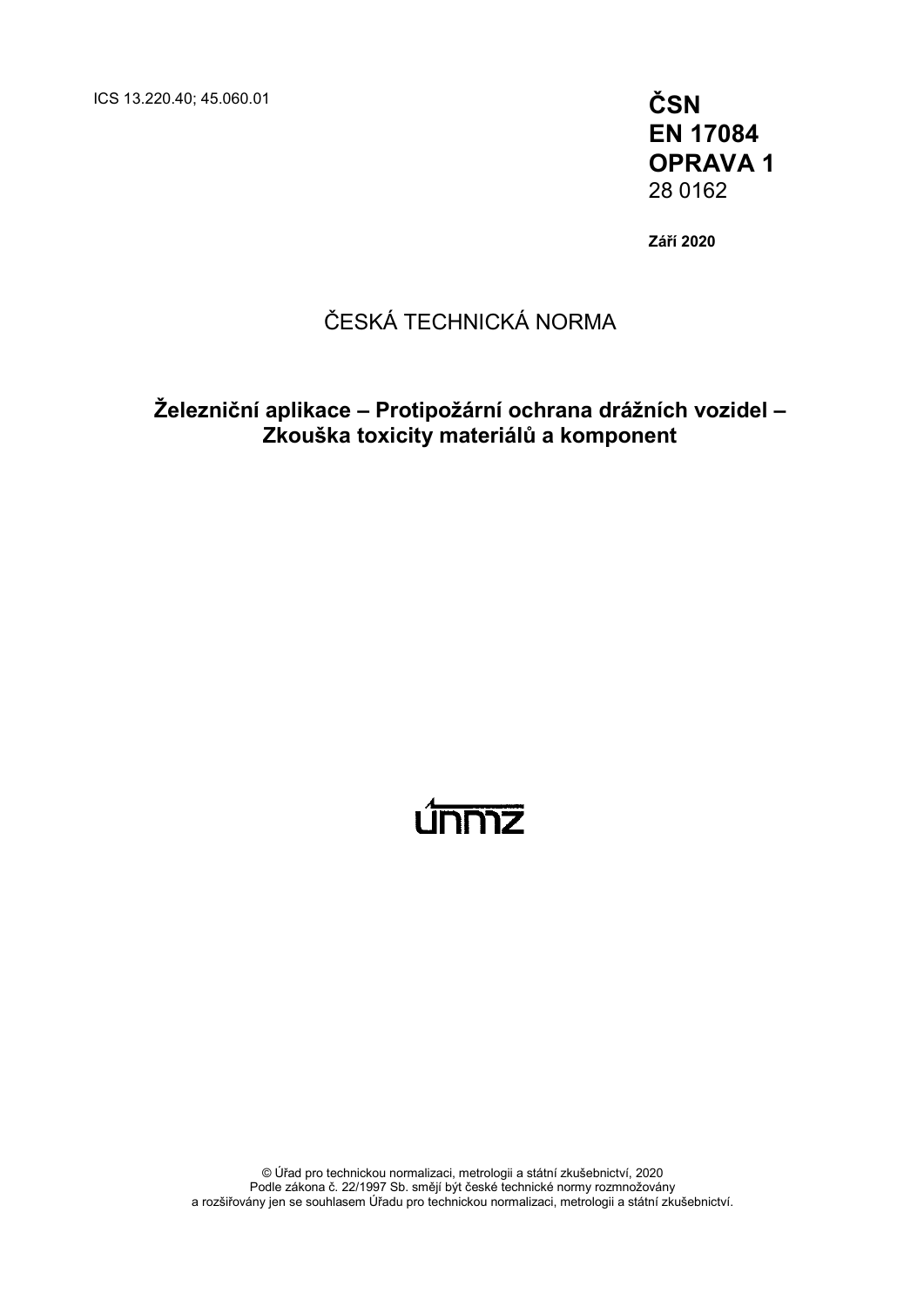# EUROPEAN STANDARD

# NORME EUROPÉENNE

# EUROPÄISCHE NORM

**ICS** 13.220.40; 45.060.01

English version

### Railway applications - Fire protection on railway vehicles - Toxicity test of materials and components

Applications ferroviaires - Protection contre les incendies dans les véhicules ferroviaires - Essai de toxicité des matériaux et des composants

Bahnanwendungen - Brandschutz in Schienenfahrzeugen - Prüfung der Toxizität von Materialien und Komponenten

This corrigendum becomes effective on 18 March 2020 for incorporation in the official English version of the EN.



EUROPEAN COMMITTEE FOR STANDARDIZATION COMITÉ EUROPÉEN DE NORMALISATION EUROPÄISCHES KOMITEE FÜR NORMUNG

#### **CEN-CENELEC Management Centre: Rue de la Science 23, B-1040 Brussels**

© 2020 CEN All rights of exploitation in any form and by any means reserved worldwide for CEN national Members. Tous droits d'exploitation sous quelque forme et de quelque manière que ce soit réservés dans le monde entier aux membres nationaux du CEN. Alle Rechte der Verwertung, gleich in welcher Form und in welchem Verfahren, sind weltweit den nationalen Mitgliedern von CEN vorbehalten.

# **EN 17084:2018/AC**

March 2020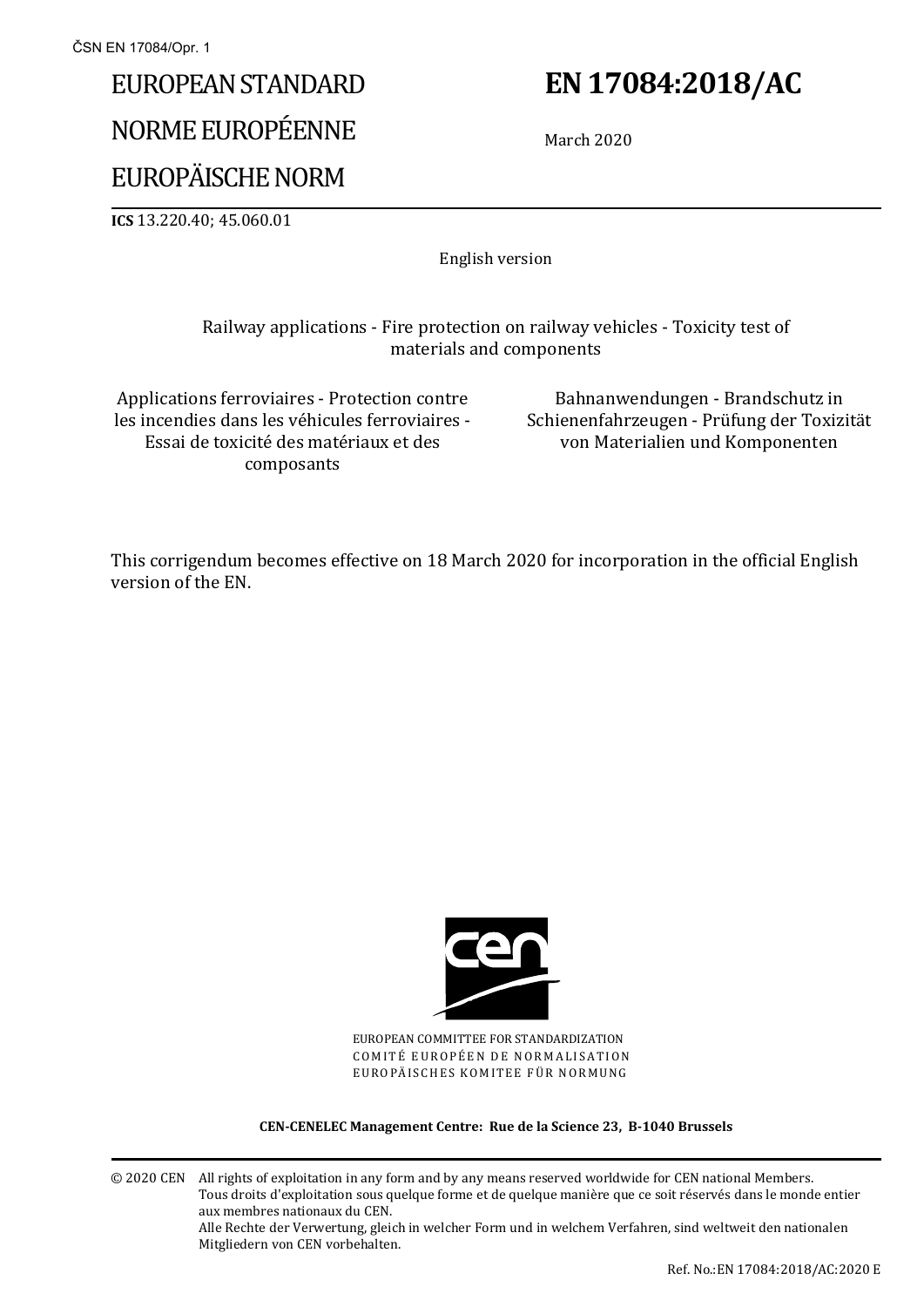## **1 Modification to 5.2.3, 3rd paragraph**

#### *Change text back into NOTE 2 as follows:*

"NOTE 2 For calibration of the gas analyser, the use of some pressure reducing valves has proven to diminish the detectable concentration of HF, HCl and HBr, probably due to reaction with the alloy inside the valves. It is good practice for these gases to consider drawing the gases directly downstream of the main valve of the gas bottle, including a 3-way piece for excessive gas flow."

## **2 Modification to 5.6.3, b), 2nd paragraph**

#### *Change text back into a note as follows:*

"NOTE Use of alcohol or other volatile solvents for cleaning the chamber wall is not good practice, because it is possible that the solvent will affect the gas analysis."

## **3 Modification to 5.6.4, a), 4th paragraph**

#### *Change text back into NOTE 1 as follows:*

"NOTE 1 It is good practice to start the collection of spectra one minute before the beginning of the test in order to allow for the detection of any significant contaminants so that the test can be aborted if such contaminants are discovered. It is good practice to measure ambient  $C_2$  and other significant contaminants quantitatively (during this pre-measurement period) and to subtract them from reported values.

### **4 Modification to 5.6.4, a), 5th paragraph**

#### *Change text back into NOTE 2 as follows:*

"NOTE 2 It is good practice to determine response time previously, according to the procedure described in ISO 19702. It is good practice for the gas concentration curves to be time shifted taking into consideration this delay time, see Clause 12.3."